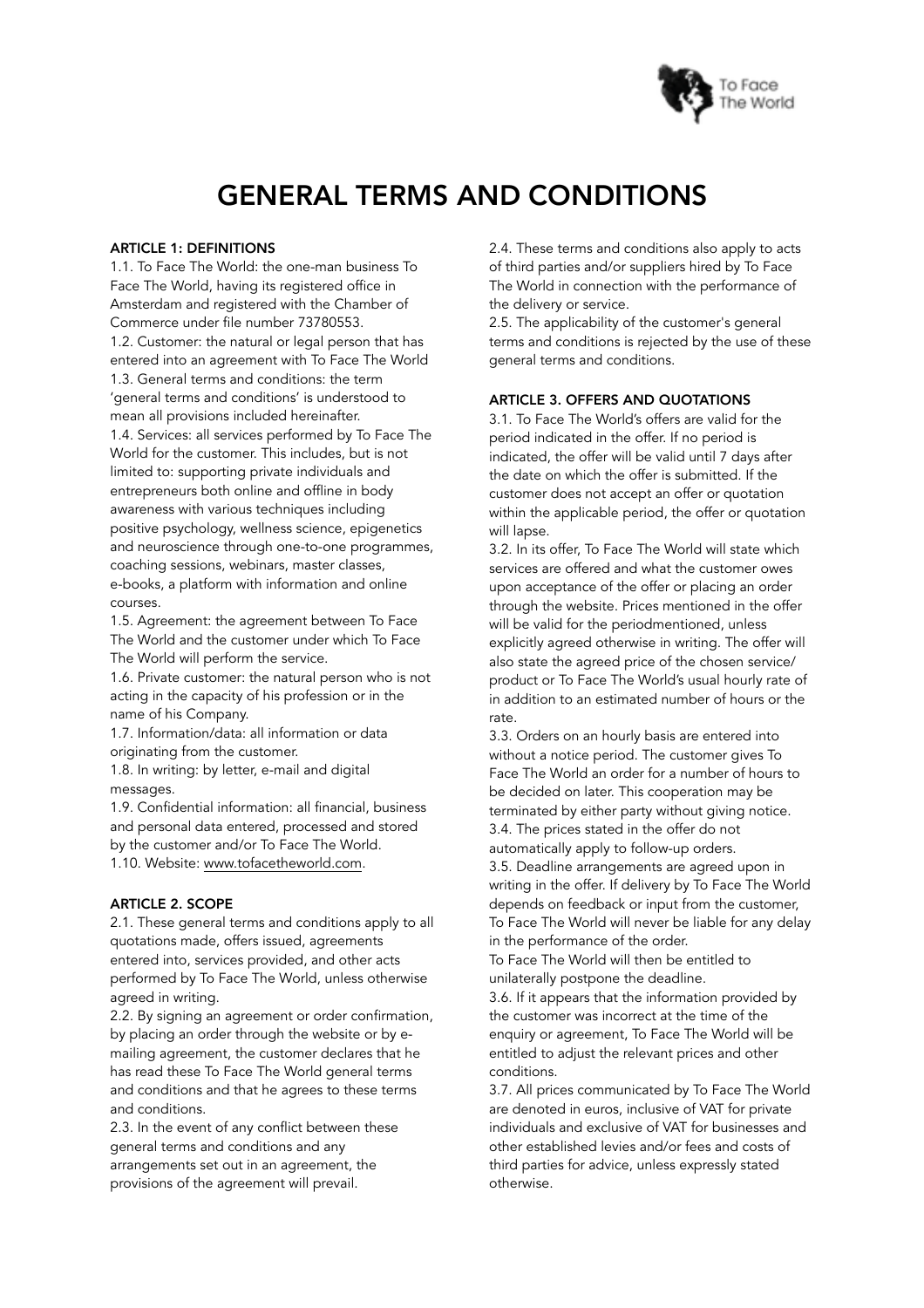

3.8. The customer is obliged to pay the travel costs incurred by To Face The World for the performance of its services. Travel and/or public transport costs will be included in the offer.

3.9. To Face The World reserves the right to change prices in the interim. In case of a price rise of the offered services and/or products after the agreement was concluded, the customer will be entitled to cancel the agreement as from the date on which the price rise takes effect. Price rises as a result of a statutory regulation or provision are hereby excluded.

3.10. To Face The World will not be liable and/or responsible for errors in the offer when the customer could have reasonably understood that the offer, or any part thereof, contains an obvious mistake, a manifest clerical error or typing error. 3.11. If any changes occur with regard to the circumstances on which To Face The World relied when carrying out the said path, programme, session or course or any other agreement whatsoever, To Face The World will be entitled to apply these changes to the performance of the agreement or to adjust the prices.

3.12. After the duration of the order has expired, in case of a path with a certain duration, the customer can no longer claim parts of the order that are not or not yet enjoyed in any form whatsoever.

#### ARTICLE 4. AGREEMENT AND CONTRACT EXTRAS

4.1. An agreement is concluded at the moment the customer communicates in any manner to To Face The World that an offer or quotation is accepted. 4.2. Once an agreement has been concluded, it can only be amended by mutual consent.

4.3. Once an agreement has been concluded, To Face The World will perform the services promptly. 4.4. To Face The World has the right to have certain services performed by third parties without having to inform the customer. If third parties incur additional costs as a result of the performance of the services, these will be passed on to the customer after consultation.

4.5. Any amendments to the originally concluded agreement between the customer and To Face The World will not be valid until the time such amendments have been accepted by both parties by means of an additional or amended written agreement.

4.6. If the customer wishes to dissolve or cancel an agreement with To Face The World, s/he will only be entitled to do so if, upon dissolution, he remunerates the work carried out up to that time or, in the event of cancellation, s/he pays 30 per cent

of the fee agreed in the order confirmation. In any event, the remuneration referred to in Article 14.7. will also be taken into account.

4.7. If due to circumstances unknown at the time of the offer or order confirmation, To Face The World, has to carry out more work than agreed in the offer or order confirmation, To Face The World will be entitled to charge the resulting additional costs to the customer. If the customer objects to the additional costs that To Face The World wishes to charge, the customer will be entitled to cancel the part of the order that has not yet been carried out, whereby the customer will be obliged to reimburse To Face The World for the work carried out so far. 4.8. Any changes to an original order by the customer's doing may affect the agreed time schedule and the costs of performance. Any additional costs resulting from changes to the original order by the customer will be borne by the customer. To the extent possible, To Face The World will provide a statement of the additional costs prior to the work.

# ARTICLE 5. RIGHTS AND OBLIGATIONS OF TO FACE THE WORLD

5.1. To Face The World guarantees that it will carry out the order granted to the best of its ability, applying due care and professionalism.

5.2. To Face The World endeavours to secure the data that it stores for its customer in such a manner that this data will not be available to unauthorized persons.

5.3. In the event that the customer has expressed complaints about the services and/or products provided, To Face The World shall consult with the customer about a suitable solution for both parties. 5.4. Having obtained the customer's consent, To Face The World is entitled to publish the customer's data (name, company name and job title) on its website and/or in its other promotional communications for promotional purposes such as reviews.

5.5. To Face The World will be entitled to suspend participation if the customer fails to perform his obligation to pay.

5.6. To Face The World will provide a location where the offline session can take place. If the customer expresses the wish to have the session take place at a different location, another appointment can be scheduled in consultation with To Face The World. Any costs for reservation/use of this other location will be borne by the customer.

# ARTICLE 6. RIGHTS AND OBLIGATIONS OF THE CUSTOMER, RIGHT OF WITHDRAWAL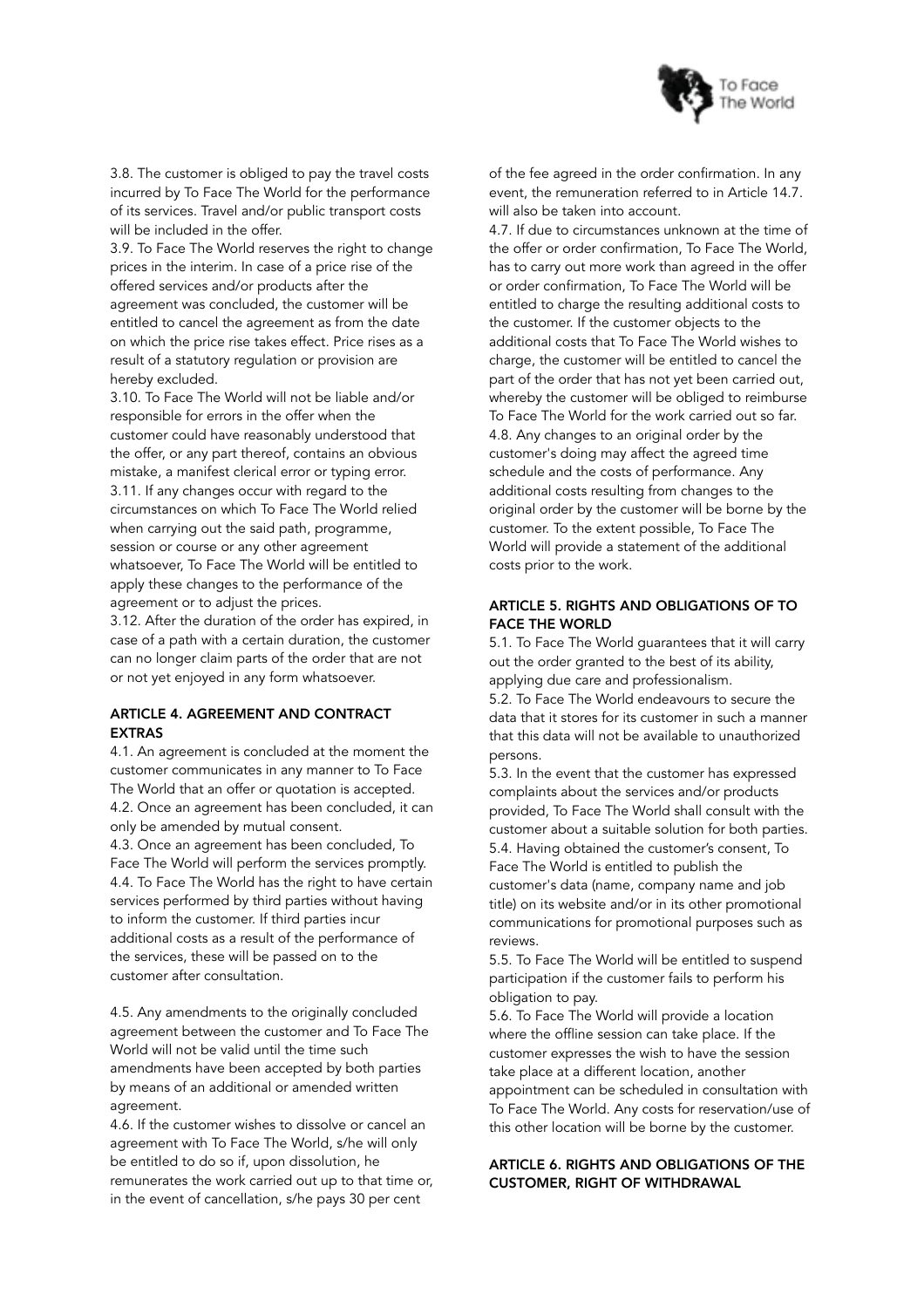

6.1. In principle, the customer shall comply with the provisions laid down in these terms and conditions, unless otherwise agreed.

6.2. The customer shall provide To Face The World with all accurate information that the customer can reasonably foresee to be necessary for the proper performance of the agreement. The customer shall in any event notify To Face The World without delay, or will have a third party notify To Face The World, of any changes to personal or business data or any other information requested by To Face The World.

6.3. If notwithstanding Article 6.2 any data needed for the performance of the agreement are not provided to To Face The World in time, To Face The World will be entitled to suspend the performance of the agreement and/or to charge the customer with the additional costs arising from the delay. 6.4. The customer will always notify To Face The World immediately in writing of any changes in name, address, e-mail and, if requested, bank account number.

6.5. The customer will inform To Face The World of any complaints about the services and/or products provided by To Face The World within 7 days after discovery of the defect in the service provision, but no later than 60 days after full completion of the order or path. For one year after delivery, the customer will indemnify To Face The World against all legal claims arising from services and/or products provided.

6.6. The customer will make its own back-up copies of all material/data as described in Article 6.2, which To Face The World requires for the performance of the agreement. In the event of loss of such material/data, To Face The World will not be liable for any loss or damage arising therefrom. 6.7. When To Face The World provides login details to the customer, the customer will be responsible for these details. To Face The World is not liable for misuse or loss of the login details and may rely on the customer being the one who logs in using the login details provided to the customer. 6.8. The customer is obliged to preserve the confidentiality of all confidential information obtained under the agreement between the customer and To Face The World during the course of the cooperation or from any other source. Information will be regarded as confidential if so communicated by the other party or apparent from the standards of reasonableness and fairness. 6.9. The private customer may terminate a contract relating to the purchase of the service within 14 days without giving reasons. To Face The World may inquire after the reason for withdrawal, but

may not oblige the customer to provide the reasons for termination.

6.10. The cooling-off period referred to in Article 6.9 will commence on the day after the customer has purchased the service.

6.11. If the customer makes use of the right of withdrawal, he will notify To Face The World within the cooling-off period.

6.12. If the customer uses the right of withdrawal, all supplementary agreements will be cancelled by operation of law. The customer will at all times remain liable to pay pro rata for the work already carried out.

6.13. The risk and the burden of proof of the correct and timely exercise of the right of withdrawal will lie with the customer.

6.14. Purchased digital products, including e-books or online courses or programmes, cannot be exchanged and/or returned. By ordering and paying for the digital products, the customer will have access to his/her purchase. The customer expressly agrees that by accessing his/her purchase, s/he waives the right to make use of the cooling-off period and the right to revoke the agreement. 6.15. To Face The World may exclude products and services from the right of withdrawal; this will be indicated to the customer at the time of the offer and again in good time prior to conclusion of the contract.

#### ARTICLE 7. DELIVERY AND DELIVERY TIME

7.1. The delivery time of To Face The World may vary per order and will be determined in consultation with the customer. The delivery time specified by To Face The World will commence after conclusion of the agreement and after receipt of all necessary data and/or materials from the customer.

7.2. A delivery time set by To Face The World can never be considered as a deadline whose nonobservance constitutes a default. Merely by exceeding a delivery time To Face The World will not be in default by operation of law.

7.3. If the delivery time is exceeded by more than 30 days, the customer will only be authorized to dissolve the agreement if To Face The World attributably fails to perform the material obligations under the agreement, after a proper notice of default in writing containing as many details as possible and setting a reasonable term in which the failure to perform can be remedied.

7.4. The customer shall do whatever is necessary to enable To Face The World to deliver in time, including by providing complete, correct and clear details in a timely manner as set forth in Article 6.2.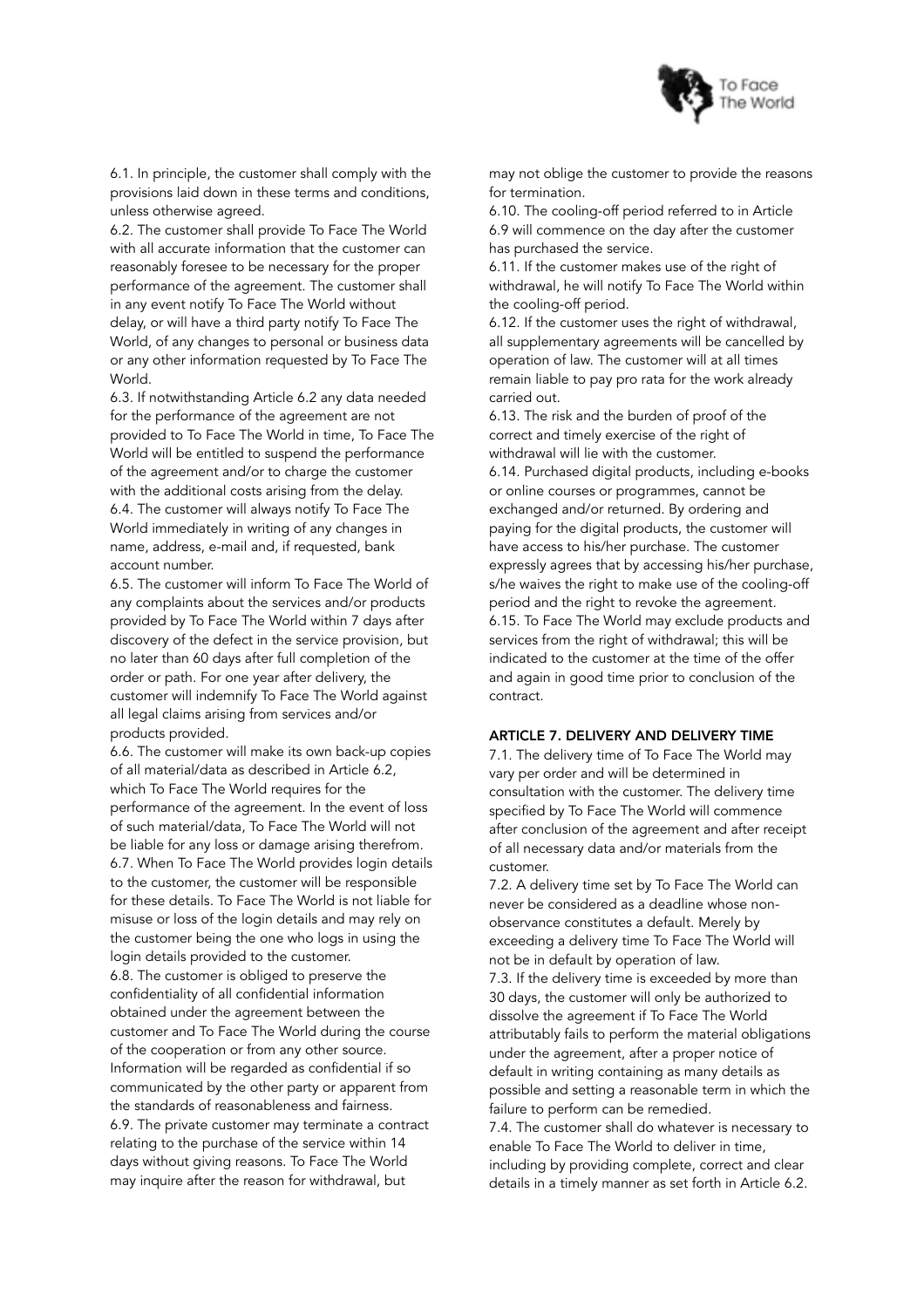

7.5. Subject to evidence to the contrary, To Face The World will have met its obligation to deliver as soon as the goods or services provided by To Face The World have been offered once to the purchaser.

7.6. To Face The World endeavours to ensure that the customer can make use of the platform on which the content of the online course is available. However, To Face The World does not provide any guarantee that the platform in question will never fall into disuse and therefore does not accept any liability for the (temporary) inaccessibility of the platform.

#### ARTICLE 8. PAYMENT

8.1. The customer's payment obligation commences on the date on which the agreement is concluded.

8.2. All invoices sent by To Face The World must be paid by the customer within 14 days, unless otherwise agreed in writing. In any case, the invoice sent to the customer must be paid before the start of the path or the coaching session. Orders through the website are paid immediately online.

8.3. If the customer does not fulfil his/her payment obligation in time, the customer will be in default by operation of law without further notice of default being required.

8.4. If payment is overdue, To Face The World may decide to suspend its activities until the time of payment. If payments are frequently overdue, To Face The World may decide to terminate the order unilaterally.

8.5. In case of an overdue payment, in addition to the amount due plus the statutory (commercial) interest rate, the customer will be obliged to pay full compensation for both extrajudicial and judicial collection costs amounting to at least 15% of the invoice amount, with a minimum of €150, - excl. VAT (in case of a private customer the percentage of 15% applies in accordance with the job-related investment credit regulation BIK), as well as the costs of legal experts, lawyers, bailiffs, debtcollection agencies and any legal proceedings before the court or the court of appeal.

8.6. The claim for payment is immediately due and payable if the customer is declared bankrupt, applies for a moratorium, or if the customer's assets are seized, the customer dies and furthermore if the customer is liquidated or dissolved.

8.7. In the above cases To Face The World will furthermore have the right to terminate or suspend the performance of the agreement or any as yet not

performed part thereof without notice of default or judicial intervention, without the customer being entitled to compensation of damages incurred as a result.

8.8. The customer agrees that To Face The World invoices electronically. If the customer wishes to receive an invoice by post, To Face The World reserves the right to charge additional costs of €2.50 per invoice.

8.9. The customer can notify To Face The World in writing of any objections to any invoices sent by To Face The World no later than 7 days after the invoice date. Upon receipt of the objection, To Face The World will investigate the accuracy of the invoice amount. Objections to the invoices sent do not suspend the customer's payment obligation. 8.10. If payment is made by direct debit but the direct debit turns out to be impossible, for example due to insufficient balance in the customer's account or an incorrect account number provided by the customer, the customer will owe €5.00 in administration costs for each unsuccessful direct debit.

8.11. All products and services provided by To Face The World remain the property of To Face The World until all amounts due by the customer have been paid to To Face The World.

## ARTICLE 9. RETENTION OF TITLE & INTELLECTUAL PROPERTY

9.1. All intellectual property rights to all documentation, advice, offers, workshops, online trainings, as well as preparatory materials developed or made available in the context of the services are vested solely in To Face The World unless otherwise agreed in writing. 9.2. Any products delivered by To Face The World may never, in part or in whole, be reproduced or resold, unless otherwise agreed in writing. 9.3. The contents of the website, including but not limited to: text, images, design, trademarks and domain names, are the property of To Face The World and are protected by copyrights and intellectual or industrial property rights that exist under applicable law. Users of the website are not permitted to reproduce or make available the website or any part thereof without To Face The World's permission.

9.4. All copyrights and intellectual property in products of the human mind developed by To Face The World are and will remain the exclusive property of To Face The World, unless these rights are redeemed or agreement is reached otherwise. 9.5. To Face The World is not responsible for any information/content that the customer posts on the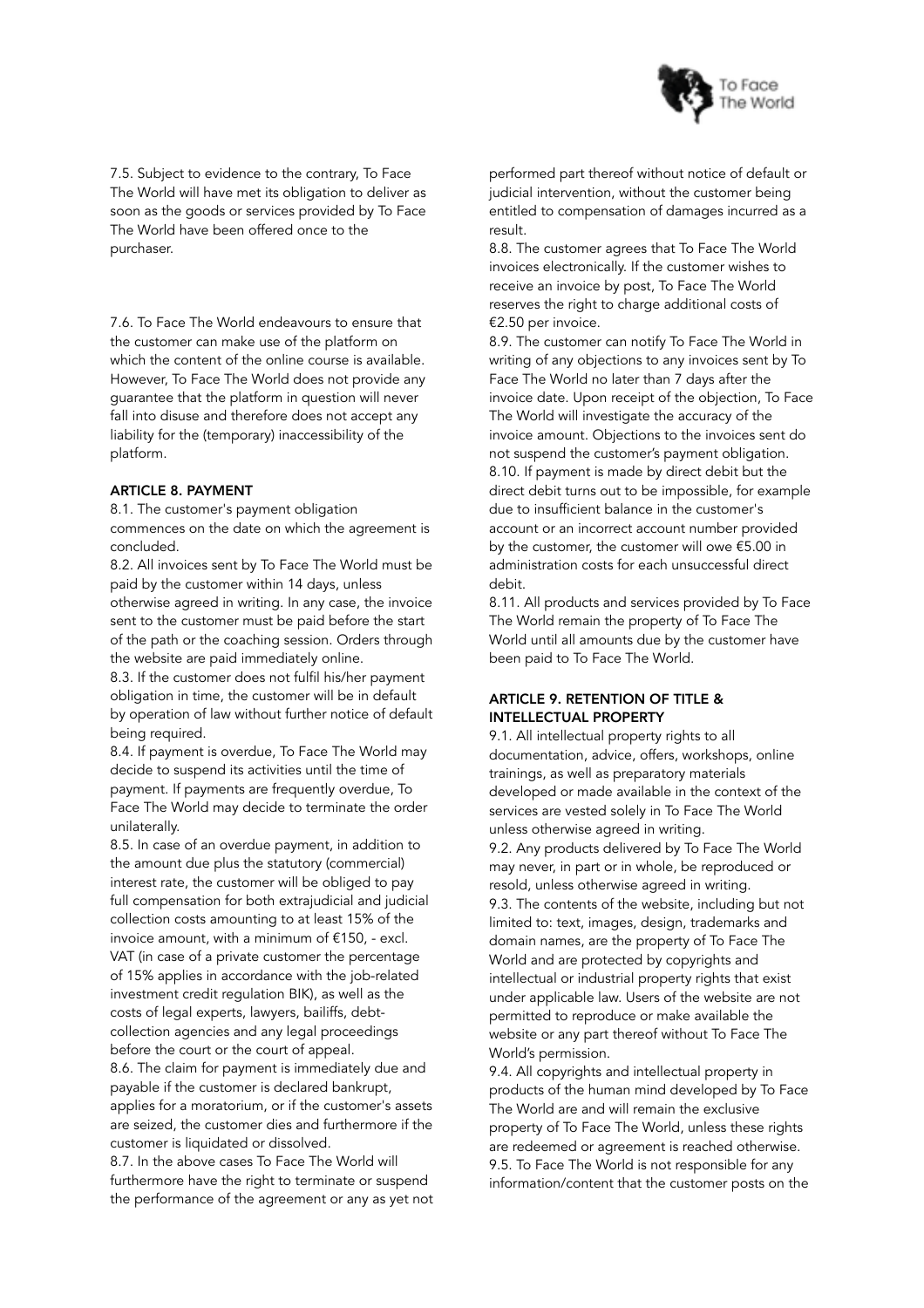

servers of To Face The World. If the information/ content posted by the customer infringes in any way the rights of third parties or is in violation of laws and regulations, the customer will indemnify To Face The World against any claims for compensation that third parties may make as a result of the customer's actions.

9.6. Any act contrary to Article 9.2 and Article 9.3 and Article 14.6 is considered to be an infringement of copyright.

9.7. In the event of infringement, To Face The World will be entitled to compensation equal to at least twice the license fee it charges for such use without losing its right to any compensation of damages.

## ARTICLE 10. LIABILITY

10.1. Any agreement between To Face The World and the customer will typically be a best-efforts agreement, whereby To Face The World will be obliged to perform its obligations to the best of its ability, exercising due care and professionalism. Consequently, To Face The World can never be held liable for results not achieved.

10.2. The customer is and remains at all times personally responsible for the performance of actions that were learned during a session, online or offline programme.

10.3. The content of the session and the online course are not intended to replace medical advice from a general practitioner, medical specialist or psychiatrist. The use of the course and any decisions made as a result of the session and/or the course are the sole responsibility of the customer. To Face The World accepts no liability whatsoever. 10.4. In the event that, notwithstanding the provisions of Article 10.1, To Face The World is held liable, all liability will be limited to compensation of the direct loss or damage, never exceeding once the amount (excl. VAT) stipulated for this agreement. This amount will not exceed €3,000. In the event of a continuing performance agreement, any liability will be limited to compensation of the direct loss or damage not exceeding the amount of the last invoice paid by the customer. 10.5. In addition to Article 10.4, To Face The World will then only be liable for direct loss or damage. Direct loss or damage is understood to mean exclusively:

• the reasonable costs of determining the cause and extent of the loss or damage, insofar as such determination relates to loss or damage within the meaning of these terms and conditions;

- any reasonable costs incurred to make the defective performance of To Face The World conform to the agreement, insofar as they can be attributed to To Face The World;
- reasonable costs incurred to prevent or limit loss or damage, insofar as the customer demonstrates that these costs have led to limitation of the direct loss or damage as referred to in this Article.

10.6. To Face The World excludes any liability for indirect loss suffered as a result of the use of services and/or products provided by To Face The World, with the exception of situations where the loss is due to deliberate intent on the part of To Face The World.

10.7. In any case, To Face The World will never be liable for: consequential damages, loss due to lost savings, loss due to business interruption, loss of profit and damage arising from data loss in the performance of the agreement.

10.8. The customer indemnifies To Face The World against any and all claims for compensation that third parties may make in respect of any and all loss or damage arising in any way from the unlawful or negligent use of products and services provided by To Face The World to the contracting party. 10.9. If the customer has psychiatric and/or personality problems, the customer is expected to resolve these problems first with the help of treatments in the GGZ (Dutch mental healthcare). If the customer nevertheless starts a course or an online programme it is recommended he or she discusses this first with the attending medical or paramedical physician.

## ARTICLE 11. INTERRUPTION OF SERVICES AND FORCE MAJEURE

11.1. To Face The World will not be bound by its obligations under the agreement if performance has become impossible due to force majeure. If the force majeure continues for a period of 60 days, both parties will be entitled to dissolve the agreement. What has already been performed under the agreement will be settled proportionally. 11.2. For its activities, To Face The World depends on the cooperation, services and supplies of third parties, on which To Face The World has little or no influence. To Face The World can therefore in no way be held liable for any loss or damage whatsoever arising from a situation where the failure to perform is attributable to a third party with whom To Face The World has entered into an agreement. 11.3. In addition to the provisions of paragraph 11.2, force majeure always includes all that has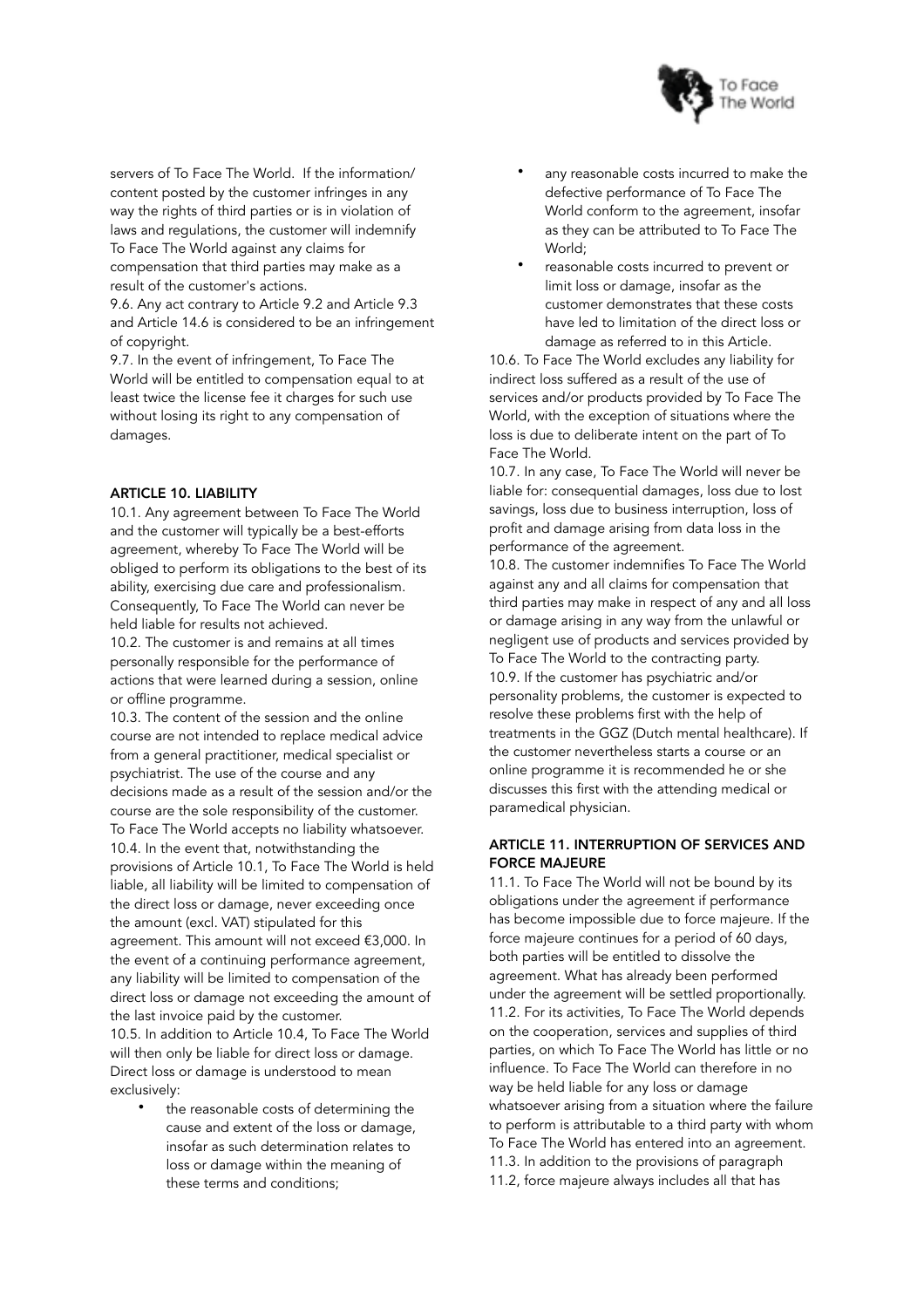

been adopted in this respect by law and legal precedence.

11.4. In these terms and conditions, force majeure is understood to mean any circumstance beyond the control of To Face The World - even if already foreseeable at the time the agreement was entered into - that permanently or temporarily prevents performance of the agreement, including but not limited to: work strikes, excessive absenteeism of To Face The World's staff, transportation difficulties, fire, government measures, epidemics, pandemics, business interruptions at To Face The World's, attributable failure to perform by the suppliers of To Face The World preventing To Face The World from performing its obligations to the customer (any longer) and any other serious interruptions in the business of To Face The World or its suppliers. 11.5. In case of force majeure, To Face The World also has the right, at its discretion, to extend the term of delivery by the duration of the force majeure or to dissolve the agreement, insofar as it has not yet been performed, without To Face The World being obliged to pay any compensation in any form whatsoever, except by virtue of the provisions of Book 6, Section 78 of the Dutch Civil Code.

# ARTICLE 12. TERM OF THE AGREEMENT AND **TERMINATION**

12.1. The agreement is entered into for a fixed term, unless the offer provides otherwise or the parties have expressly agreed otherwise in writing. 12.2. The customer's right of early termination of the agreement is excluded, without prejudice to the other provisions of these general terms and conditions.

12.3. Both parties, both the customer and To Face The World will only be authorized to dissolve the agreement if the other party attributably fails to perform the material obligations under the agreement, after a proper notice of default in writing containing as many details as possible and setting a reasonable term in which the failure to perform can be remedied.

12.4. By way of exception to the provisions of Article 8.3, To Face The World may terminate the agreement in whole or in part with immediate effect without notice of default and without court intervention by giving written notice if compelling reasons arise, including in any event the cases in which:

- (provisional) moratorium or suspension of payment is granted to the customer;
- the customer's bankruptcy or liquidation is applied for or ordered;
- it is suspected that the customer will not be able to meet his or her payment obligations upon renewal of the agreement;
- the customer acts contrary to public order or morality, or any obligation arising from the agreement with To Face The World;
- the customer infringes the rights of third parties;
- the customer acts contrary to To Face The World's reasonable guidelines or directions;
- the customer fails to respond to correspondence by e-mail, telephone and/ or in writing, whether or not by registered mail;

there are of recurring payment problems. To Face The World will never be liable to pay any compensation for termination as provided in this Article.

12.5. If at the time of dissolution as referred to in Articles 12.3 and 12.4, the customer has already received performance in execution of the agreement, this performance and the related payment obligation cannot be undone. Any amounts To Face The World invoiced before the termination in connection with all that it carried out or delivered in performance of the agreement will remain fully due subject to the provisions of the preceding sentence and will become immediately due and payable at the moment of termination. 12.6. To Face The World reserves the right to amend its terms and conditions, also for preexisting agreements. If To Face The World amends the terms and conditions, it will notify the customer accordingly. The customer is then free to dissolve the agreement from the moment the new general terms and conditions apply or up to a maximum of 7 days after these new general terms and conditions take effect.

# ARTICLE 13. CONFORMITY

13.1. In the performance of the agreement, To Face The World will as much as possible pursue the intended result agreed on in the offer. If, in the opinion of the customer, the delivered results do not correspond with the intended result agreed in the offer, the customer and To Face The World will hold consultations in order to have the delivered results comply with the intended results. 13.2. In addition to the provisions of Article 13.1, the costs for the contract extras implied in that Article will be invoiced to the customer at To Face The World's normal rate, unless the customer can, in To Face The World's opinion, make out a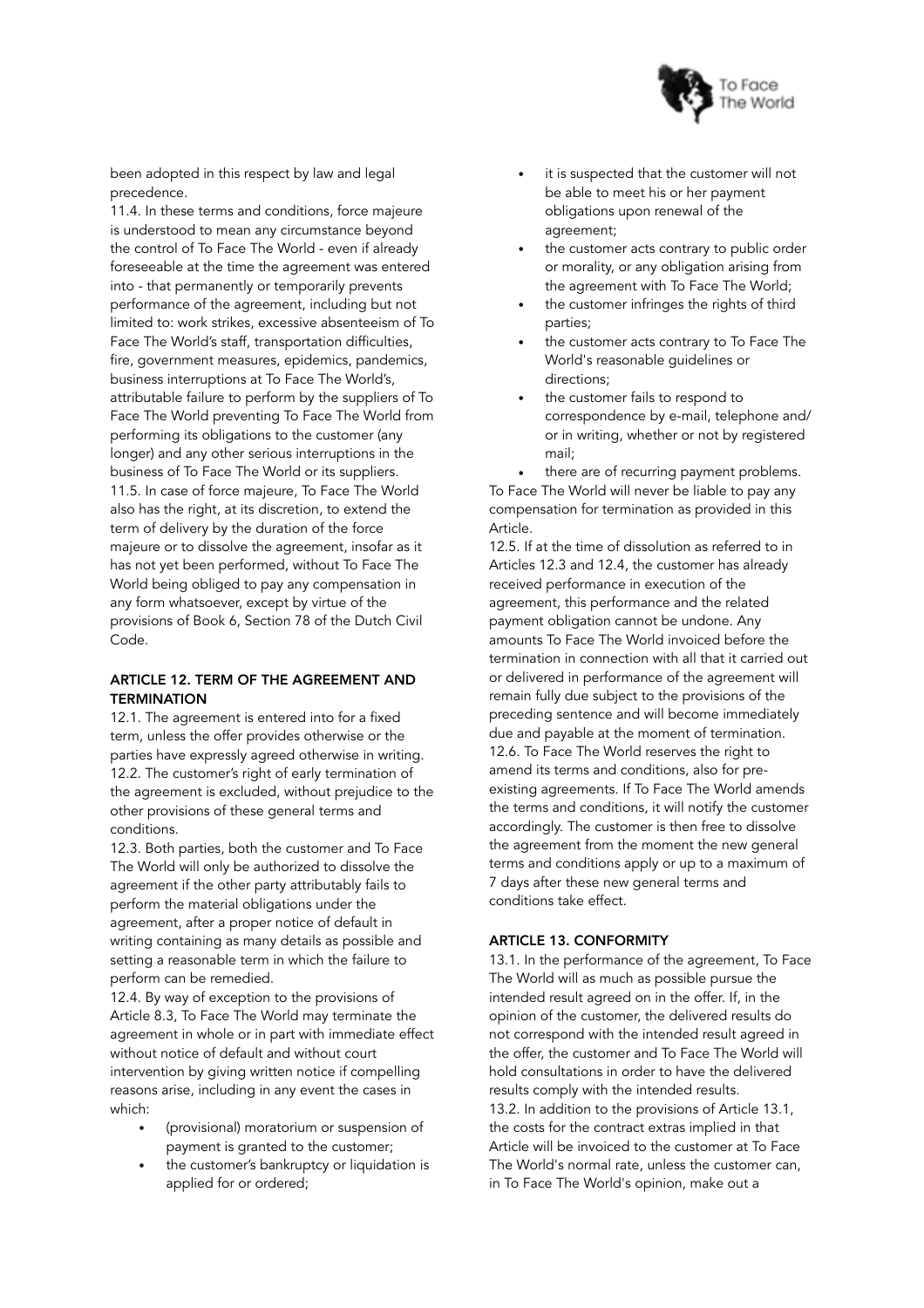

convincing case that the defects in the result are due to the inadequate completion of the agreement on To Face The World's part. 13.3. Should it be established that the inadequacy of the services and/or products to be provided by To Face The World is for To Face The World's account, the customer will not be entitled to compensation or dissolution of the agreement, except as provided in these terms and conditions.

# ARTICLE 14. TO FACE THE WORLD'S SPECIAL PROVISIONS FOR PROGRAMMES, COURSES AND SESSIONS

14.1. The customer is explicitly forbidden, irrespective of participation or not, to offer or arrange a similar path or course, with or without reference to or in accordance with the method of To Face The World.

14.2. The customer cannot derive any right or obligation whatsoever from his participation in the course or path and all actions of the customer are at his own expense and risk. To Face The World does not accept any liability for the way in which the customer implements the method taught to him/ her by To Face The World in practice.

14.3. To Face The World will be entitled to suspend participation if the customer fails to perform his payment obligation in respect of To Face The World until such moment the customer has fulfilled his payment obligation.

14.4. In the event of partial participation or premature termination by the customer, there will be no refund of the invoice.

14.5. To Face The World is not liable for any consequences of undergoing sessions and/or participating in a path or programme. To Face The World reserves the right to discontinue the sessions until a medical specialist, physician or psychiatrist has been contacted. Undergoing the sessions are fully at the customer's own risk.

14.6. To Face The World reserves the right to remove participants from webinars, master classes and/or group sessions if the participants' behaviour interferes with a webinar, master class or session. Restitution of paid funds is excluded in that case. 14.7. If the customer cancels the agreed session and another date is not agreed within 2 working days, the customer is obliged to pay a fee for the reserved time:

- cancellation up to 48 hours before the session: the customer is obliged to pay a fee of 30% of the amount agreed in the offer;
- cancellation between 48 hours and 24 hours before the session: the customer is

obliged to pay a fee of 50% of the amount agreed in the offer:

- cancellation within 24 hours before the session: the customer is obliged to pay a fee of 75% of the amount agreed in the offer;
- if the customer is not present for the session at the agreed time, 100% of the agreed amount will be charged, or the treatment in a programme will be regarded as done.

14.8. To Face The World gives the customer the opportunity to reschedule a session twice within a programme, provided that To Face The World is notified at least 24 hours before the start of the session. If To Face The World is not contacted at least 24 hours before the start of the session, or the session is rescheduled for a third time, the session will be cancelled.

14.9. To Face The World reserves the right to remove participants from group sessions if the participants' behaviour interferes with the session. Restitution of paid funds is excluded in that case. 14.10. To Face The World is entitled to reschedule or cancel the group sessions if there are not enough participants. The customer will be refunded the paid invoice amount within 14 days unless another date becomes available immediately.

14.10. If To Face The World is forced to reschedule the group sessions due to force majeure (as mentioned in Article 11), the customer will retain the right to attend the group sessions for the date to be determined without being entitled to a refund of any monies paid.

14.11. The customer will have access to a reply of the sessions for the duration of 24 hours, unless stated otherwise.

## ARTICLE 15. OTHER PROVISIONS AND APPLICABLE LAW